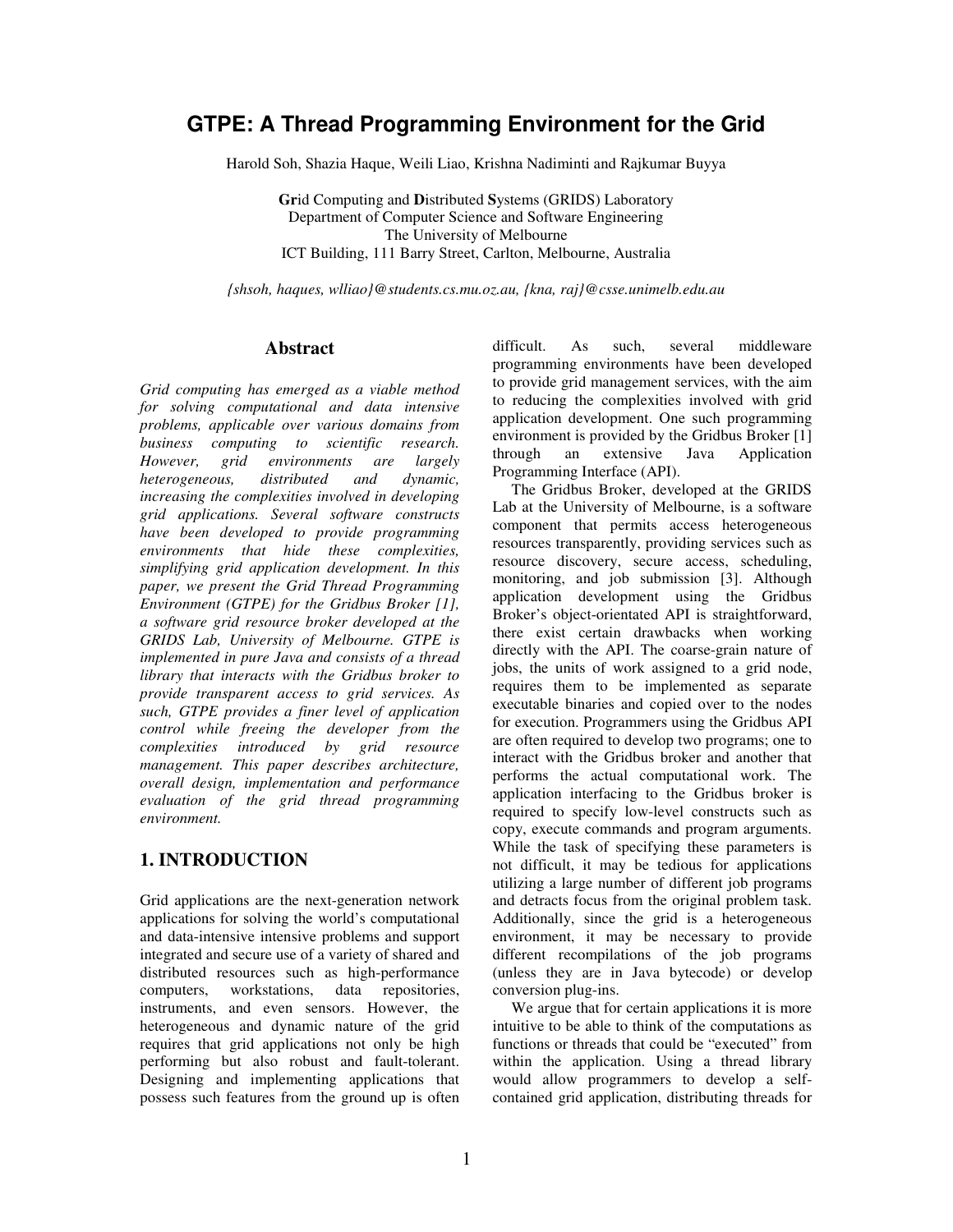execution instead of programs. This frees the programmer from having to specify applicationdescriptors or lower-level commands. Threads also afford the programmer an additional amount of flexibility as it is possible to work with thread level objects using methods not possible with external job programs.

This paper presents the Grid Thread Programming Environment (GTPE), a programming environment implemented in Java utilizing the Gridbus Broker API. GTPE further abstracts the task of grid application development, automating grid management while providing a finer level of logical program control. In the following section, we describe the design and architecture of the GTPE system. Section 3 discusses the GTPE implementation, with an emphasis on the services provided. This is followed by a section on performance testing utilizing a sample application developed using GTPE. This paper concludes with known limitations of the current system and considerations for future work.

# **2. ARCHITECTURE**

In this section, we present a high-level overview of Grid-Thread Programming Environment that uses services provided by the Gridbus Resource Broker for deploying threads on global Grids. The GTPE is architected with the following primary design objectives:

1. **Usability and Portability.** The heterogeneous nature of resources on the grid requires that programs running on them be largely processor and architecture independent. Hence, a grid programming environment should be geared towards designing applications that are able to run successfully on different machines.

2. **Flexibility.** The grid programming environment needs to support a large class of grid applications and impose as few restrictions as possible.

3. **Performance.** One of the main advantages of working on the grid is the high performance that can be obtained by parallel execution. A grid programming environment should ensure that quality of service is maintained in a dynamic environment.

4. **Fault Tolerance.** Resources are not globally administered in the grid and hence, can join and exit the grid at any time. There is also exists a non-zero probability that a resource will fail during computation. As such, grid programming environments have to provide mechanisms for detecting changes to the grid environment and recovery services.

5. **Security.** Grid applications will normally be executed on remote servers across multiple administrative domains. Security is hence a concern and it is necessary to ensure secure access to these resources and the protection of information during transport of code and data.

To support these design objectives, GTPE was implemented in pure Java as a layer on top of the Gridbus Broker API. GTPE is responsible for thread management and interfacing to the broker which provides grid services. Figure 1 illustrates an architecture block-diagram of GTPE. GTPE consists of two main components, the *GridApplication* class and the *GridThread* class.

The *GridThread* object forms the atomic unit of remote, independent work. All user defined grid threads derive from the *GridThread* abstract base class. The subclass has to override the *start* and the *callback* methods. The *start* method is executed on the remote nodes and hence, the computational work intended for remote execution should be defined in this method. The *callback* method is executed at the local client node once the thread has finished executing on the remote node and has been transported back. The *callback* method can be used for a variety of functions including the aggregation of results and the reporting of thread completion to the user.

The *GridApplication* object is responsible for thread management and providing near-transparent access to the grid via the Gridbus broker. The class presents a single point of control to the programmer. *GridThreads* are added to a *GridApplication* object for execution on remote nodes. The GridApplication object provides mechanisms to capture and restore thread states, as well as job wrapping and thread monitoring services.

The Gridbus-Thread Programming Environment architecture is relatively simple and supports the aforementioned design objectives. GTPE is implemented in pure Java and as such, benefits from its "write-once-run-anywhere" model. User derived grid threads are inherently portable and able to run on any system which provides access to a Java Virtual Machine.

Performance is supported via dynamic scheduling and modern Java compilers, which are able to able to generate Java code capable of execution speeds comparable to traditional highperformance languages [4]. Secure access and job submission to remote nodes is supported via the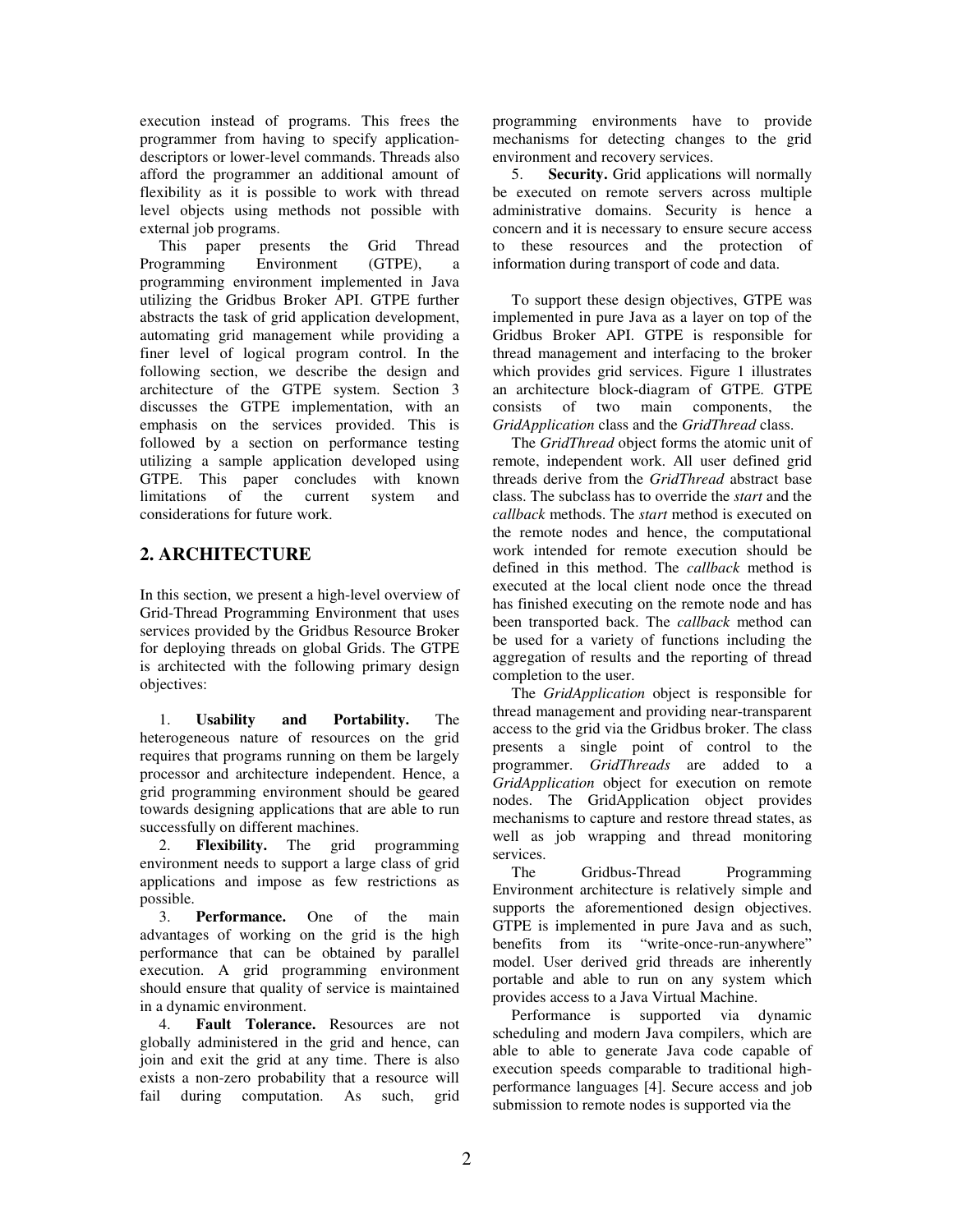

**Figure 1: Grid Thread Programming Environment (GTPE) Architecture.** 

Gridbus broker and thread monitoring provides a mechanism for detecting thread failures on remote nodes.

### **3. DESIGN AND IMPLEMENTATION**

We now present the implementation of GTPE layer based on the architecture described in the previous section. Figure 2 illustrates the main components of GTPE and the methods implemented in each class.

#### **3.1. Resource Discovery and Access**

The *GridApplication* class provides the *addComputeServer* method that permits users to specify applicable grid resources. Version 2.0 of the Gridbus broker (and hence, GTPE) supports the following a range of middleware for computational resources (Globus v2.4 and v3.2, Alchemi v0.8, and Unicore Gateway v41) and data

resources (SRB v3.x and Globus Replica Catalog) [3]. If no resources are specified, a set of servers is loaded from the resources.xml file, which specifies default resources and their attributes. The Gridbus broker manages access to these systems, providing secure access via proxies and credentials [3].

### **3.2. Thread Object State Capture and Job Wrapping**

To capture objects into a form which can be distributed, GTPE utilizes Java *serialization*. The *GridThread* base class implements the *java.io.Serializable* interface and two static methods, *serializeMe* (to write the thread object to a state file) and *loadMe* (to load an object from a serialized state file $^{1}$ . As such, all derived

 $\overline{a}$ 

<sup>1</sup> Future work involves permitting serializeMe and loadMe member functions to be overridden in subclasses. This would allow developers to specify more optimized serialization methods.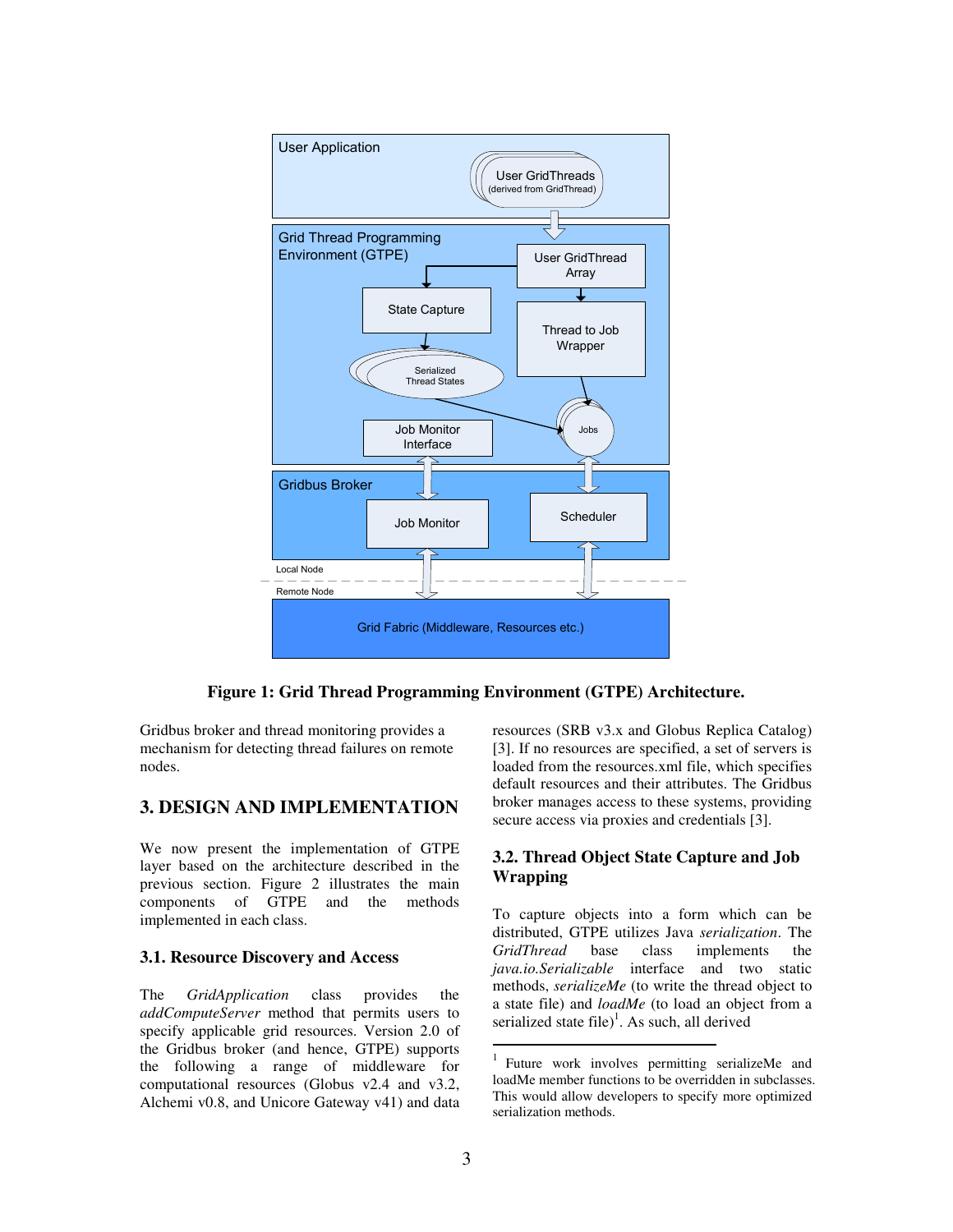

**Figure 2: UML Diagram of the GTPE Main Components.** 

subclasses are serializable by default. Serialization is automated by the GridApplication class and is transparent to the user application. A Java ArrayList, *threads*, to utilized store and manage the GridThreads. When a thread is added to the ArrayList*,* it is immediately serialized to a state file with a unique filename. This state file is grouped together with the user derived GridThread class file (obtained using Java class inspection), and the GridThread class file and wrapped into a Gridbus broker job along with the appropriate lowlevel copy and execute commands. The job object is then added to the Gridbus broker for scheduling and submission to a suitable grid node.

### **3.3. Thread Scheduling**

The Gridbus broker utilizes the concept of a computational economy [5] and version 2.0 provides five different scheduling types; costoptimized, time-optimized, cost-and-timeoptimized, cost-and-data-optimized and time-anddata-optimized [3]. It is possible to set the scheduling algorithm used via the *setScheduler* method providing the application developer with the flexibility of selecting the most optimal scheduling approach for the task. If no scheduler is specified, the GridApplication defaults to using the cost-optimized approach.

### **3.5. Thread Execution and Monitoring**

Thread scheduling, distribution, execution and monitoring is started by calling the *GridApplication*.*start* method. The *start* method can only be called once per session to prevent the spawning of multiple resource brokers. At the remote node, the *main* function in the GridThread base class detects the appropriate user defined subclass and instantiates the appropriate thread object via Java *reflection*. The *loadMe* method is called to restore the thread's serialized state and the thread's *start* method is invoked. When the *start* method returns, the thread's state is serialized to a file on disk via the *serializeMe* method and transported back to the local node.

To provide thread monitoring services, the GridApplication class implements the *Gridbus.broker.event.JobListener* interface. Each GridThread has an associated status variable which stores one of four possible execution states; *notsubmmited*, *running*, *finished* or *failed*. The default status is the *notsubmmited* state and remains unchanged while it is waiting for transport. When the thread has been submitted to the remote node, its status variable is updated to *running*. If a thread successfully completes, its state in the *threads* ArrayList is updated by de-serializing the finished thread state file, its status is set to *finished* and the thread's *callback* method is called. If a thread fails during execution, an error report is generated and its status is changed to *failed*.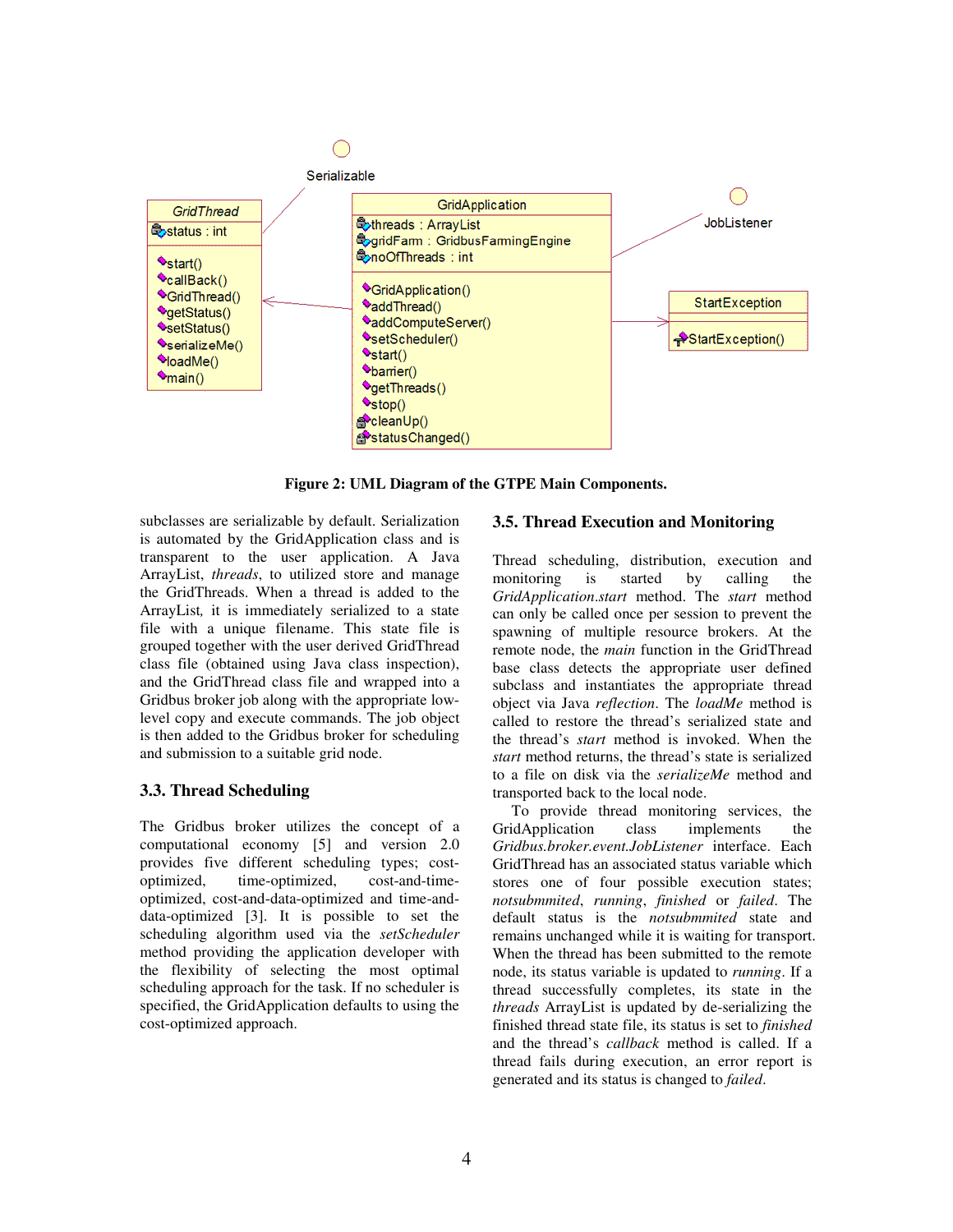#### **3.6. Additional Functionality**

GTPE provides additional functionality to minimize the effort necessary to work with grid threads. A *barrier* function is implemented allowing users to synchronize threads and the *getThreads* method is available for retrieving threads that have been added to the threads array. These methods are especially useful when aggregating results or performing some final analysis which requires all threads to have completed execution. Hence, unlike regular broker jobs, it is possible to work with updated threads after execution on a remote node. Additionally, the *stop* method is provided to terminate the scheduling and distribution of threads.

# **4. GTPE PERFORMANCE EVALUATION**

To evaluate the performance characteristics of applications utilizing GTPE, we created a sample application, PrimeFinder, which computes the number of primes smaller than a supplied parameter N utilizing T number of threads. For our purposes, PrimeFinder was not heavily optimized and distributes work among threads in the following naïve fashion: For a given N and T, the thread  $T_i$  (where  $i = 2, 3..., T$ ) performs a primality test all numbers in the set:

```
{2i - 1 + 2jT} for j = 0, 1, 2, 3, \dots, k where (2i - 1 +2kT) \leq N.
```
For example, for  $N = 10$  and  $T = 2$ , thread  $T_0$ evaluates  $\{1, 5, 9\}$  and  $T_1$  evaluates  $\{3, 7\}$ . Figure 3 shows the basic algorithm of the PrimeFinder sample application<sup>2</sup>.

Our test bed consisted of two resources, belle.cs.mu.oz.au and manjra.cs.mu.oz.au, both based in the GRIDS laboratory, at the Department of Computer Science and Software Engineering, University of Melbourne. Table 1 lists the configuration of both resources.

We then evaluated the performance of the gridenabled sample application by recording and comparing the execution times for varying values of N and T. Note that if T is one, then GridThreads are not utilized and the algorithm is run locally on

 $\overline{a}$ 

a single resource (belle.cs.mu.oz.au). Table 2 below lists the performance results obtained from our tests and Figure 3 graphs our results for the PrimeFinder with  $T = 1, 2, 4, 8$  and 14. Our results show that for values of N larger than 50 million, a performance increase of approximately 300 to 360 percent (as compared to the non-threaded performance results) when utilizing 8 or more GridThreads.

```
int startPoint = 2*threadID - 1;
int stopPoint = N; 
int step = 2*numberOfThreads;
public void start() { 
       total = 0;for (int i=startPoint; 
i<=stopPoint; i=i+step){ 
                if (isPrime(i)) total++; 
 } 
} 
public boolean isPrime(int N) { 
        int max = (int) Math.sqrt(N);for (int div = 2; div \leq max;
div++) {
               if (N \text{ % div } == 0) return false; 
 } 
        return true; 
}
```
#### **Figure 3: Basic algorithm of the PrimeFinder sample application**

We also observe that the performance gains obtained from utilizing a larger number of threads is non-linear and in certain cases, detrimental. This result is can be explained by the fact that increasing the number of threads also increases the overhead associated with thread transport and management. Hence, there exists an optimal number of threads for each input N, after which the addition of more threads would only serve to decrease overall performance. We expect this result to be applicable across all applications developed with GTPE.

### **5. RELATED WORK**

There has been a significant amount of research devoted to building grid programming environments. Similar work involving Java distributed threads include a thread extension [6] to KaRMI [7] and JavaParty [8]. KaRMI is an optimized implementation of Java's Remote

 $2$  We acknowledge that the number 2 is always skipped when using this algorithm. However, since we are only interested in the total count of primes smaller than N, we take into account this special case by evaluating 1 as prime.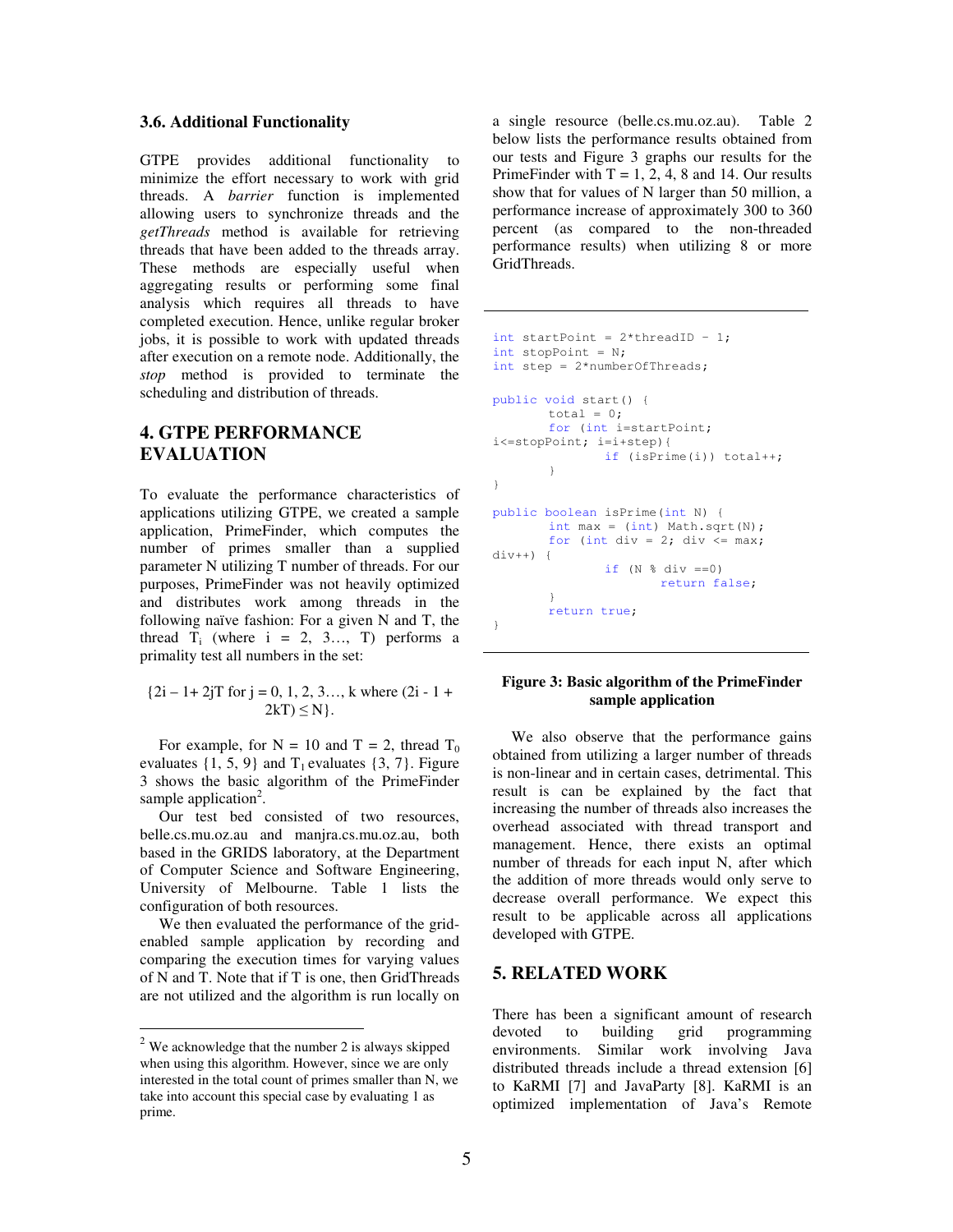Method Invocation (RMI) and serialization. RMI provides communication across distributed virtual machines, allowing Java applications to reference and access remotely exported objects. JavaParty provides remote objects to Java by declaration, simplifying multi-threaded cluster programming in Java. Other projects which use a middleware library to implement distributed computing in Java include Ibis [9], FarGo [10], JavaSymphony [11] and J-Orchestra [12]. A grid-enabled message passing variant utilizing Java is G-JavaMPI [13].

| Server Name        | Configuration                    | <b>Grid Middleware</b> |  |
|--------------------|----------------------------------|------------------------|--|
| belle.cs.mu.oz.au  | IBM eServer with 4 IA-32 CPUs.   | Globus v2.4            |  |
| manira.cs.mu.oz.au | Linux Cluster with 13 IA-32 CPUs | Globus v2.4            |  |

| <b>Threads</b>                    | N (Maximum Search Value) |          |          |          |          |          |  |
|-----------------------------------|--------------------------|----------|----------|----------|----------|----------|--|
|                                   | 20000000                 | 30000000 | 40000000 | 50000000 | 60000000 | 70000000 |  |
| $1^*$                             | 97.43                    | 173.45   | 261.86   | 359.55   | 466.62   | 581.59   |  |
| 2                                 | 87.96                    | 124.24   | 166.32   | 229.61   | 279.61   | 337.17   |  |
| 4                                 | 67.19                    | 88.99    | 117.91   | 146.96   | 175.01   | 198.82   |  |
| 6                                 | 74.09                    | 95.63    | 124.41   | 153.85   | 175.35   | 217.88   |  |
| 8                                 | 74.32                    | 82.60    | 105.37   | 120.50   | 136.45   | 167.21   |  |
| 10                                | 88.90                    | 97.28    | 120.51   | 136.08   | 167.21   | 190.71   |  |
| 12                                | 74.98                    | 90.08    | 105.82   | 134.82   | 151.39   | 173.92   |  |
| 14                                | 92.69                    | 106.69   | 107.39   | 116.97   | 137.90   | 161.15   |  |
| $*$ Dun Loodhu without uning CTDE |                          |          |          |          |          |          |  |

**Table 1: Testbed resources** 

\*Run locally without using GTPE.

#### **Table 2: PrimeFinder execution time (seconds) with increasing N utilizing varying number of threads.**



**Execution Time (s) with parameters N and T threads.**

**Figure 3: Bar Graph of PrimeFinder execution time (seconds) with increasing N utilizing 1, 2, 4, 8 and 14 threads.**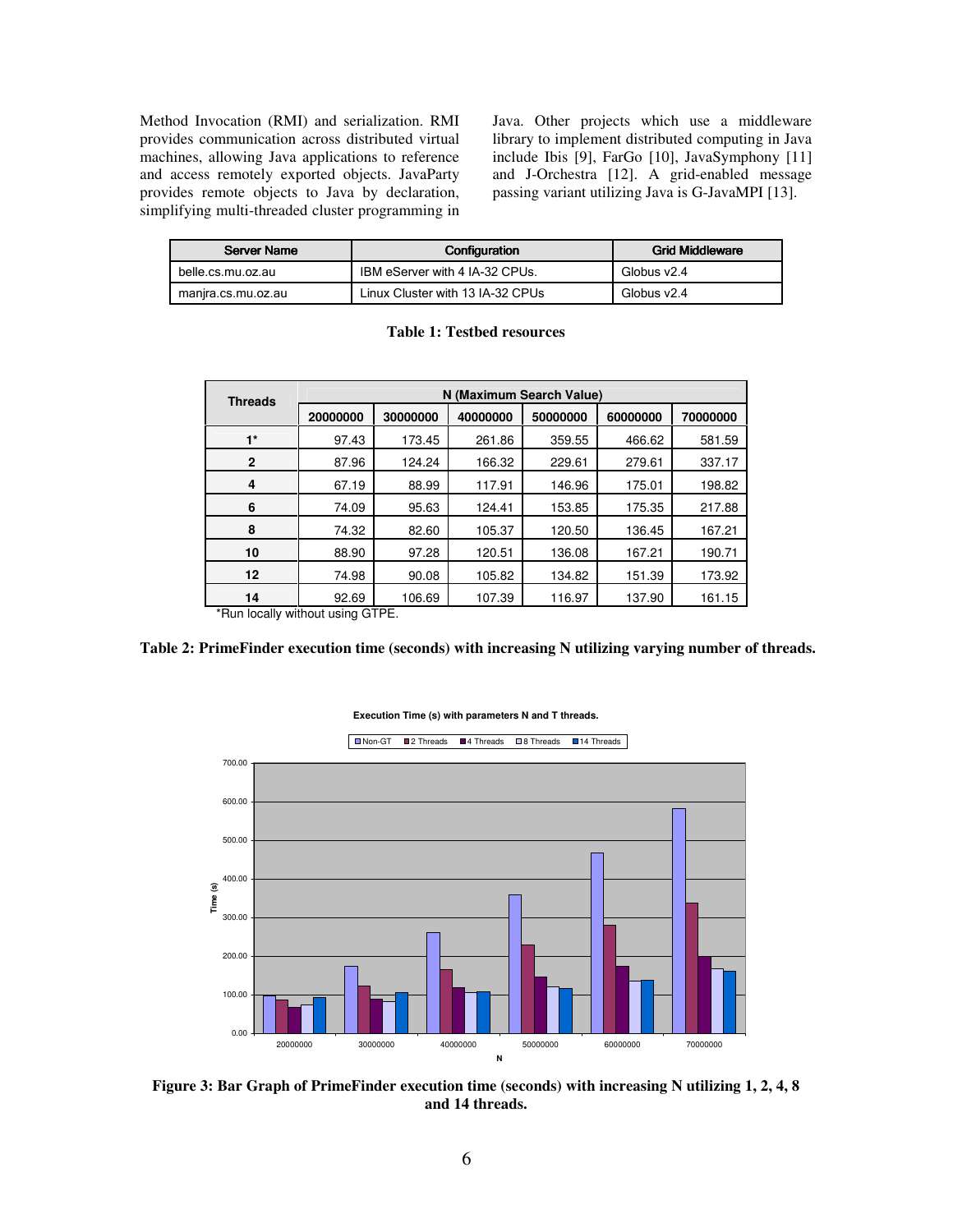Another approach has been to provide JVMs which are inherently aware of distributed resources. A Distributed JVM (DJVM) offers a single system image view to Java threads and can provide parallel execution for regular Java Threads. Projects involving DJVMs include JESSICA2 [14], cJVM[15], Java/DSM [16]. The main drawback of this method is that the DJVM has to be installed on every node for it to be effective. Hence, this work is more applicable to locally administered clusters.

Other notable grid programming environments include Alchemi [17], The Grid Application Toolkit (GAT) [18], GridRPC [2] and Grid Superscalar [19]. Alchemi is a Microsoft .NET grid computing framework developed at the GRIDS lab which provides a thread programming environment similar to that provided by GTPE. The Grid Application Toolkit (GAT) provides a set of coordinated, generic and flexible APIs that can be accessed from a variety of programming languages. GridRPC is a Remote Procedure Call (RPC) model and API providing standard RPC services on grids. Grid Superscalar is a relatively new programming environment which automatically parallelizes a sequential application by automatically detecting task concurrency and dependencies.

# **6. CONCLUSIONS AND FUTURE WORK**

The main objective of implementing GridThreads library for Gridbus Broker was to minimize the entry barriers associated with grid applications development. Implemented as a pure Java layer on top of the Gridbus broker API, the GTPE programming environment combines the services provided by the broker with the flexibility and portability of Java threads. This gives developers greater application control while avoiding the finer-level complexities associated with grid resource management.

Although GTPE is a currently a stable working environment, it is very much preliminary work and we plan to extend its functionality to provide developers with a fully-featured programming environment. Our plans for future work on GTPE include:

1. **Usability improvements.** It may be possible to eliminate the GridApplication class, integrating its functionality into the GridThread class or the Gridbus Broker, thereby simplifying the thread model. We also plan to explore the

possibility of extending the model to include thread grouping for delivery to the same resource.

2. **Flexibility improvements.** Threads built utilizing GTPE currently have to be self contained. We plan to augment GTPE to automatically discover file dependencies.

3. **Performance improvements.** The serialization methods used in GTPE could be optimized and enhanced to provide better performance. As stated in Section 2, we plan to allow developers to override the serialization methods and provide optimal implementations that best fit their applications.

4. **Fault tolerance.** GTPE currently does not provide much functionality for the recovery or resubmission of failed threads.

5. **Additional features.** An interesting area of work would be to develop an efficient method of inter-thread communication both locally and globally. This can be perhaps be achieved using Java's RMI or a more efficient implementation, such as KaRMI.

## **References**

- [1] S. Venugopal, R. Buyya and L. Winton, "A Grid Service Broker for Scheduling Distributed Data-Oriented Applications on Global Grids", Technical Report, GRIDS-TR-2004-1, Grid Computing and Distributed Systems Laboratory, University of Melbourne, Australia, February 2004.
- [2] C. Lee and D. Talia. "Grid programming models: Current tools, issues, and directions*.*", In *Grid Computing: Making The Global Infrastructure a Reality*, F. Berman, A. Hey, and G. Fox, editors, John Wiley & Sons, 2003.
- [3] K. Nadiminti, S. Venugopal, H. Gibbins, and R. Buyya, The Gridbus Grid Service Broker and Scheduler (2.0) User Guide, Technical Report, GR IDS-TR-2005-4, Grid Computing<br>and Distributed Systems Laboratory, and Distributed University of Melbourne, Australia, Apri l 22, 2005.
- [4] J. Bull, L. Smith, L. Potttage, and R. Freeman. "Benchmarking Java against C and Fortran for Scientific Applications.", In *ACM 2001 Java Grande/ISCOPE Conf.*, pp 97-105, 2001.
- [5] R. Buyya, D. Abramson, and J. Giddy, An Economy Driven Resource Management Architecture for Global Computational Power Grids, presented at Proceedings of the 2000 International Conference on Parallel and Distributed Processing Techniques and Applications (PDPTA 2000), June 26-29, 2000, Las Vegas, USA, CSREA Press, USA, 2000.